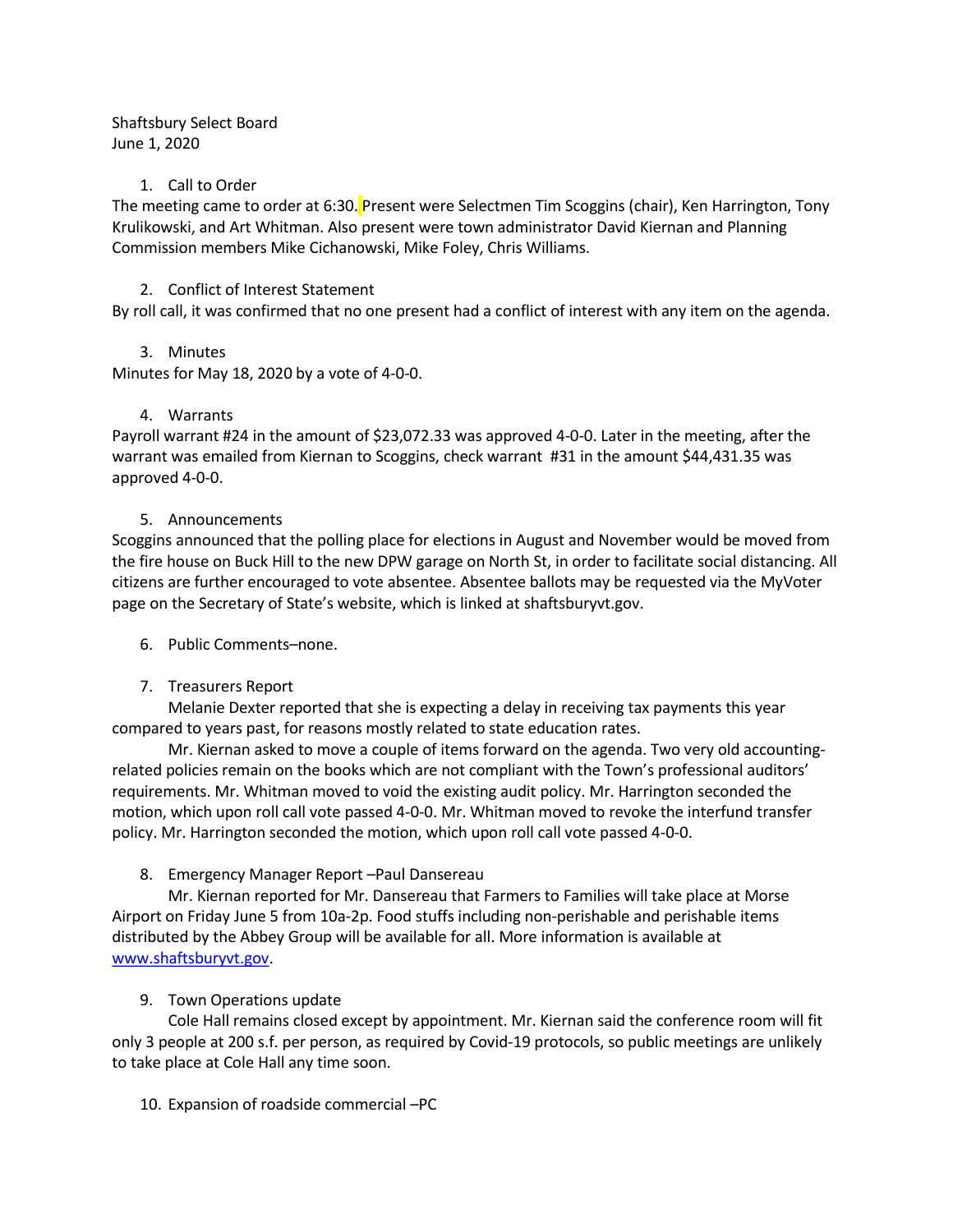Mr. Scoggins reported that there is concern that the businesses at the intersection of Hidden Valley Rd. and Route 7A are not sustainable as the area is not zoned for commercial uses. Should any of those businesses shut down, they could continue in commercial uses only if the business interruption was one year or shorter. The Planning Commission instead recommended that commercial uses be expanded southward from the existing Village Center to the Bennington town line, but Mr. Williams said there would be little opposition from the Commission to rezoning the business cluster at that intersection. He said it could be considered spot zoning, but it reflects the situation on the ground at present. Mr. Harrington suggested extending the commercial zone north about a quarter of a mile beyond Old Depot Rd. Mr. Cichanowski said the Commission had also considered rezoning the area around Lamb Road.

Mr. Foley pointed out that there is plenty of commercially zoned area already in town; no one has been turned away, there is no demand. Neither the state nor the regional commission supports that kind of development. We have commercially zoned areas, but the Town doesn't want to spend the money on sewers to make them more developable. Also, neighboring towns already have plenty of unused commercial space available. He said he is uncomfortable going forward in a context where public participation is difficult.

Mr. Cichanowski said the first action item in the Town Plan is to encourage commercial activity and that a rezoning is an appropriate topic for discussion. Zoning should look decades ahead. The Village Center designation is unrealistic; such areas pose too many burdens on would-be developers. Today's young people don't have the opportunities those of earlier generations had.

Mr. Krulikowski said it would be appropriate to imagine what would happen at the Hidden Valley site when the landowners retire.

Mr. Scoggins said the Select Board agrees that the area around Hidden Valley Road should be rezoned (but is unclear what the boundaries of that new zone should be). The Select Board can direct the Planning Commission to produce a proposal. Mr. Scoggins summarized: the Commission recommended extending roadside commercial southward, but the Select Board rejected that proposal; the Select Board wanted roadside commercial at Hidden Valley, but the Commission rejected that proposal. Mr. Harrington said we should do everything we can to encourage non-residential development. Mr. Foley said a significant portion of the population wants to manage commercial activity through zoning.

Mr. Scoggins suggested pausing the discussion for further reflection. All agreed.

11. Appointment Michael Corey as alternate rep to CUD

Mr. Whitman moved to appoint Mr. Corey as an alternate representative to the CUD. Mr. Krulikowski seconded the motion, which upon roll call vote passed 4-0-0.

#### 12. DPW Report

Mike Yannotti reported that routine grading, tree work, ditching, sign replacement, mowing and other maintenance are underway. Ditching and culvert work will begin shortly on Murphy Hill Road. He said VTrans is so far behind that it won't be able to help with repairing the sloughing action on White Creek Road. He hopes to hire an engineer to work on it. It will include boring. Hosley will be working on mowing beginning on July 1. Mr. Yannotti has booked a machine for mowing by Town employees for the month of September.

•Review bid documents for Shaftsbury Hollow bridge documents

Mr. Yannotti said the town has a grant to complete what would have been a slip line project at the bridge. Since the grant was awarded, ANR has disallowed such a repair. He recommends that the Town put out for bid an RFP for an engineered stamped plan to meet the hydraulic study for the bridge, with pricing. It will answer the question: with the new design, what will the new price be? The answer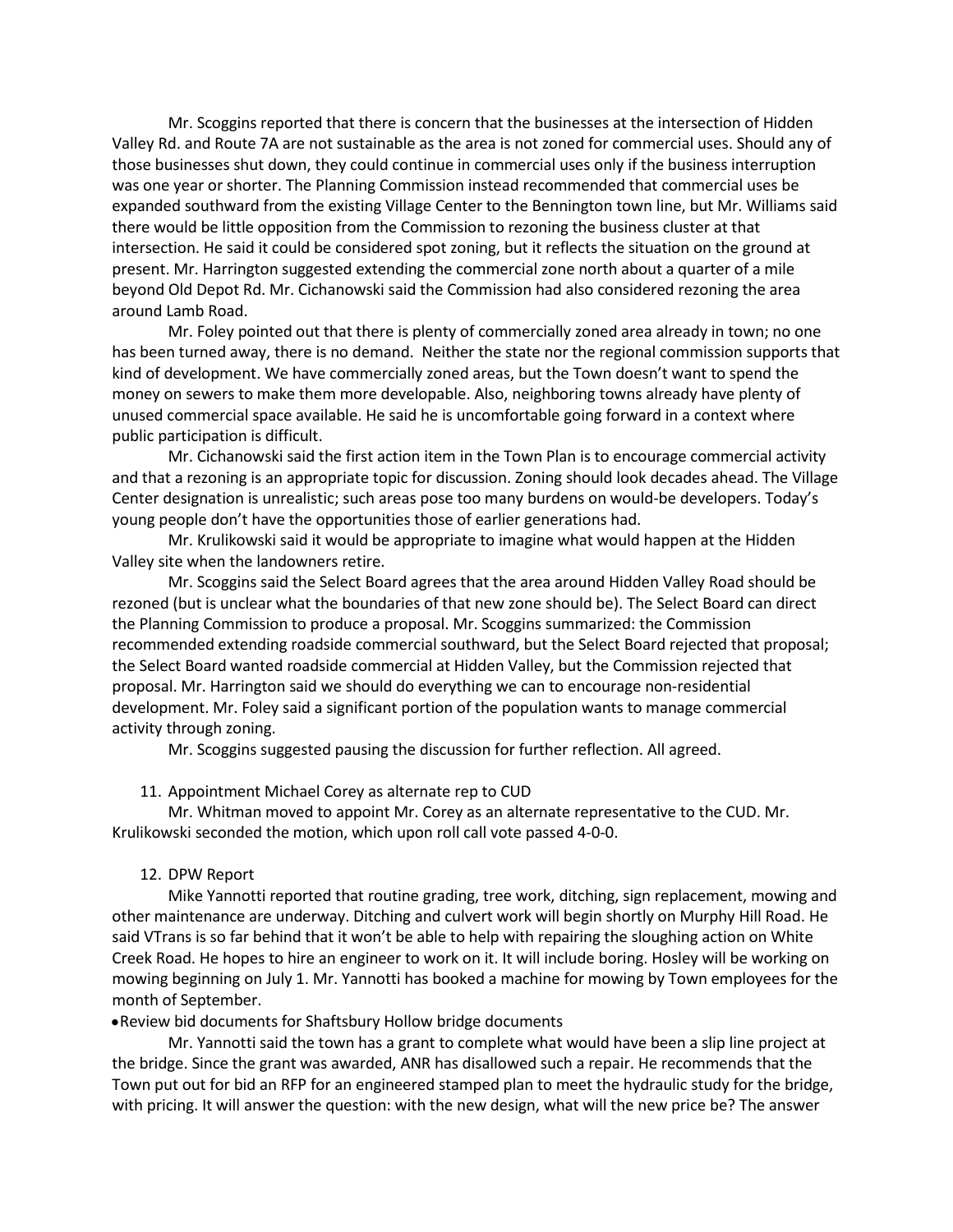will let us know whether the Town can afford it. Mr. Whitman moved to issue an RFP for the design and construction of a replacement for the Shaftsbury Hollow culvert. Mr. Harrington seconded the motion, which upon roll call vote passed 4-0-0.

•Proposal to engage engineering firm to design White Creek Road issues

Mr. Kiernan said he and Mr. Yannotti have agreed it is a good idea to put out an RFP for a design for a fix for the road, in anticipation of the release of federal funds for "shovel ready" projects. He proposed using 2021 paving funds to cover the costs of the design.

Mr. Harrington moved to ask Mr. Kiernan and Mr. Yannotti to generate an RFP for an engineering report on the problems with White Creek Road from about Rollin Road to the state line. Mr. Whitman seconded the motion, which upon roll call vote passed 4-0-0.

•Review proposed drainage improvements to Howard Park as required by MRGP

Mr. Kiernan would like to put the existing 30% engineering studies out to bid. The board moved to issue an RFP to address drainage improvements at Howard Park. The motion passed 4-0-0. •New sign for Howard Park

The recreation committee has approved a design, at a cost of \$2000 (to be paid by a bequest to the park and reserve funds). The Select Board had no objection to the design.

•Certification of compliance, Road and Bridge Standards and network inventory

Mr. Whitman moved to certify that the Town of Shaftsbury complies with road and bridge standards and has a network inventory and that Mr. Scoggins should sign the statement. Mr. Harrington seconded the motion, which upon roll call passed by a vote of 4-0-0.

• Annual financial plan for town highways.

Mr. Harrington moved to approve the annual financial plan for town highways and allow the chair to sign it. Mr. Whitman seconded the motion, which upon roll call vote passed 4-0-0.

13. Cole Hall –proposal to engage architects to design accessibility improvements to building The item was tabled to a later meeting.

14. Proposal to waive new TS access permits

Mr. Kiernan said it would be difficult to safely collect payments at the transfer station, and waiving the permit renewal fee would have little financial impact on the town budget. Mr. Harrington moved to waive access permit renewals for one year. Mr. Whitman seconded the motion, which upon roll call vote passed 4-0-0.

15. Policy –Ordinance review/repeal: Reimbursement for Continuing Education; Audit policy; Inter-Fund Transfer policy; Pay Period; Accounts Payable Policy

This item was postoned to a later meeting.

#### 16. Other Business

Mr. Kiernan will be working with Ricky Harrington renew the annual agreement with the Town of Glastenbury. He will present it at the next meeting.

Mr. Whitman asked whether the Town should require masks. Consensus was that there is little retail in Shaftsbury and the move would have little effect..

- 17. Review of Action Items DPW RFPs. Revisit Cole Hall question at next meeting.
- 18. Executive session personnel